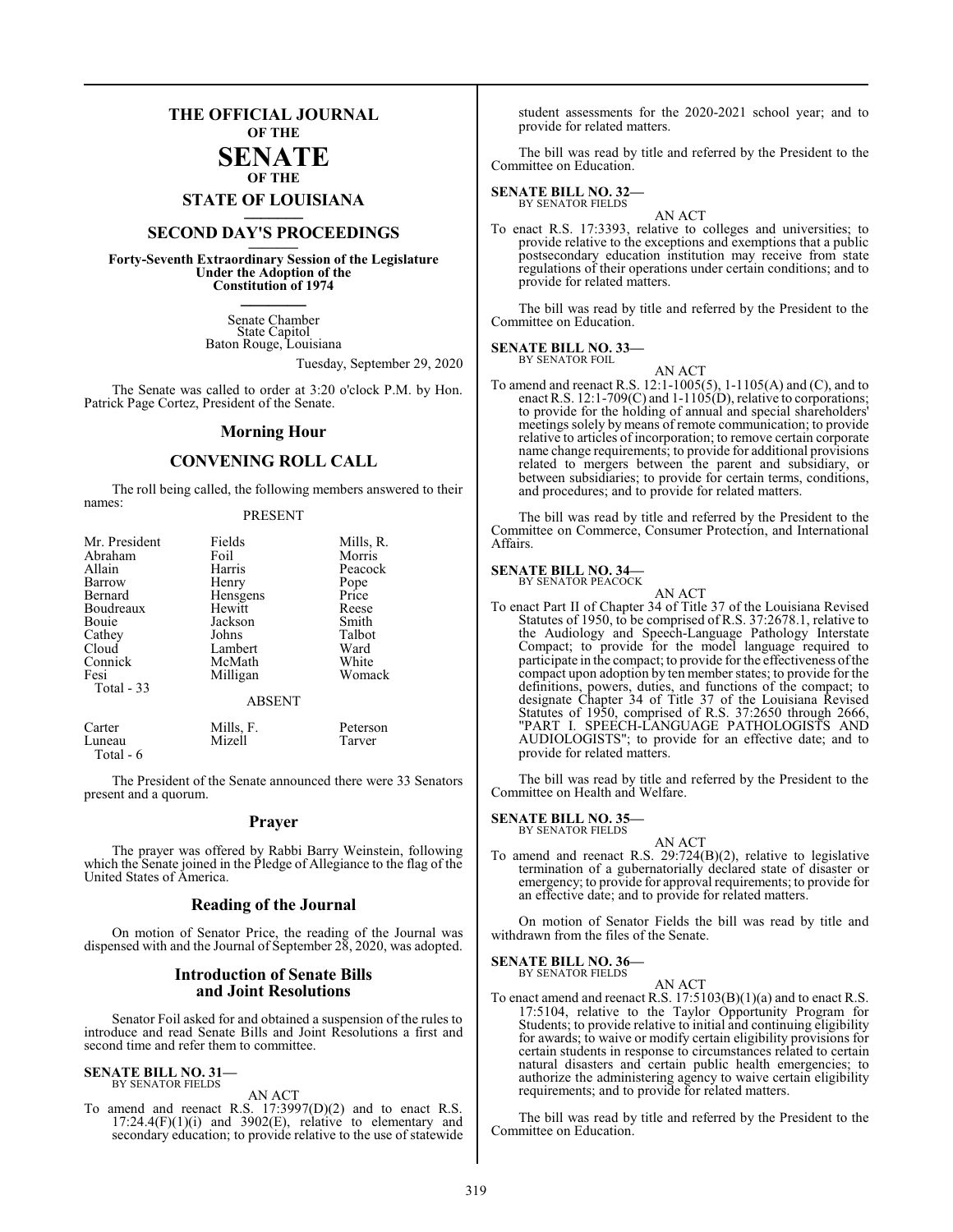September 29, 2020

#### **SENATE BILL NO. 37—** BY SENATOR WHITE

AN ACT

To enact R.S. 48:58, relative to the duties of the secretary of the Department of Transportation and Development; to provide that the secretary shall begin construction immediately and expeditiously after funding is made available for a project in the capital outlay act; to provide for an effective date; and to provide for related matters.

The bill was read by title and referred by the President to the Committee on Transportation, Highways and Public Works.

#### **SENATE BILL NO. 38—** BY SENATOR WHITE

AN ACT

To enact Subpart N of Part II-A of Chapter 1 of Subtitle I of Title 39 of the Louisiana Revised Statutes of 1950, to be comprised of R.S. 39:100.51, relative to special funds; to create the Fiscal Year 2021 Balanced Budget Reserve Fund in the state treasury; to provide relative to the transfer, dedication, deposit, and use, as specified, of the Fiscal Year 2021 Balanced Budget Reserve Fund; to provide for an effective date; and to provide for related matters.

The bill was read by title and referred by the President to the Committee on Finance.

#### **Introduction of Senate Resolutions**

#### **SENATE RESOLUTION NO. 4—** BY SENATOR BOUDREAUX

A RESOLUTION

To commend and congratulate Dr. KimHunter Reed on being chosen as the recipient of the State Higher Education Executive Officers Association's (SHEEO) 2020 Exceptional Leader Award.

The resolution was read by title and placed on the Calendar for a second reading.

#### **Introduction of Senate Concurrent Resolutions**

## **SENATE CONCURRENT RESOLUTION NO. 2—**

BY SENATOR FIELDS A CONCURRENT RESOLUTION

To urge and request the administrators of the Louisiana Community and Technical College System (LCTCS) and the SOWELA Technical Community College to work together to study the impacts of Hurricane Laura on Sowela's campuses and student body in order to inform any 2021 Regular Session legislative requests.

The resolution was read by title and placed on the Calendar for a second reading.

#### **Senate Resolutions on Second Reading**

**SENATE RESOLUTION NO. 3—** BY SENATORS FIELDS, BOUDREAUX, ABRAHAM, ALLAIN, BARROW, BERNARD, BOUIE, CATHEY, CLOUD, CONNICK, CORTEZ, FESI, FOIL,<br>HARRIS, HENRY, HENSGENS, HEWITT, JACKSON, JOHNS, LAMBERT,<br>MCMATH, MILLIGAN, ROBERT MILLS, MORRIS, PEACOCK, POPE, PRICE, REESE, SMITH, TALBOT, TARVER, WARD, WHITE AND WOMACK

#### A RESOLUTION

To express the sincere condolences of the Senate of the Legislature of Louisiana upon the death of James Michell "Jimmy" Bernhard.

On motion of Senator Fields the resolution was read by title and adopted.

# **Page 2 SENATE 2nd DAY'S PROCEEDINGS**

#### **Senate Concurrent Resolutions on Second Reading**

#### **SENATE CONCURRENT RESOLUTION NO. 1—**

BY SENATOR FOIL A CONCURRENT RESOLUTION To express the sincere condolences of the Legislature of Louisiana upon the death of Francis "Frank" Harwood Leonard Sr.

The concurrent resolution was read by title. Senator Foil moved to adopt the Senate Concurrent Resolution.

#### **ROLL CALL**

The roll was called with the following result:

YEAS

| Mr. President<br>Abraham | Foil<br>Harris      | Peacock<br>Pope |
|--------------------------|---------------------|-----------------|
| Allain                   | Henry               | Price           |
| Barrow                   | Hensgens            | Reese           |
| Bernard                  | Hewitt              | Smith           |
| Boudreaux                | Jackson             | Talbot          |
| Bouie                    | Johns               | Tarver          |
| Cathey                   | Lambert             | Ward            |
| Cloud                    | McMath              | White           |
| Connick                  | Milligan            | Womack          |
| Fesi                     | Mills, R.           |                 |
| Fields                   | Morris              |                 |
| Total - 34               |                     |                 |
|                          | <b>NAYS</b>         |                 |
| Total - 0                |                     |                 |
|                          | <b>ABSENT</b>       |                 |
| Carter<br>Luneau         | Mills, F.<br>Mizell | Peterson        |

The Chair declared the Senate adopted the Senate Concurrent Resolution and ordered it sent to the House.

#### **Reports of Committees**

The following reports of committees were received and read:

#### **REPORT OF COMMITTEE ON**

#### **REVENUE AND FISCAL AFFAIRS**

Senator R. L. Bret Allain II, Chairman on behalf of the Committee on Revenue and Fiscal Affairs, submitted the following report:

#### September 29, 2020

To the President and Members of the Senate:

I am directed by your Committee on Revenue and Fiscal Affairs to submit the following report:

#### **SENATE BILL NO. 6—** BY SENATOR LAMBERT

Luneau Total - 5

AN ACT

To amend and reenact R.S.  $39:101(A)(2)$  and to enact R.S. 39:112(C)(1)(e), relative to capital outlay requests submitted by a budget unit of the state; to provide that budget units of the state shall be exempt from the November first deadline for the submission of capital outlay requests; to provide that capital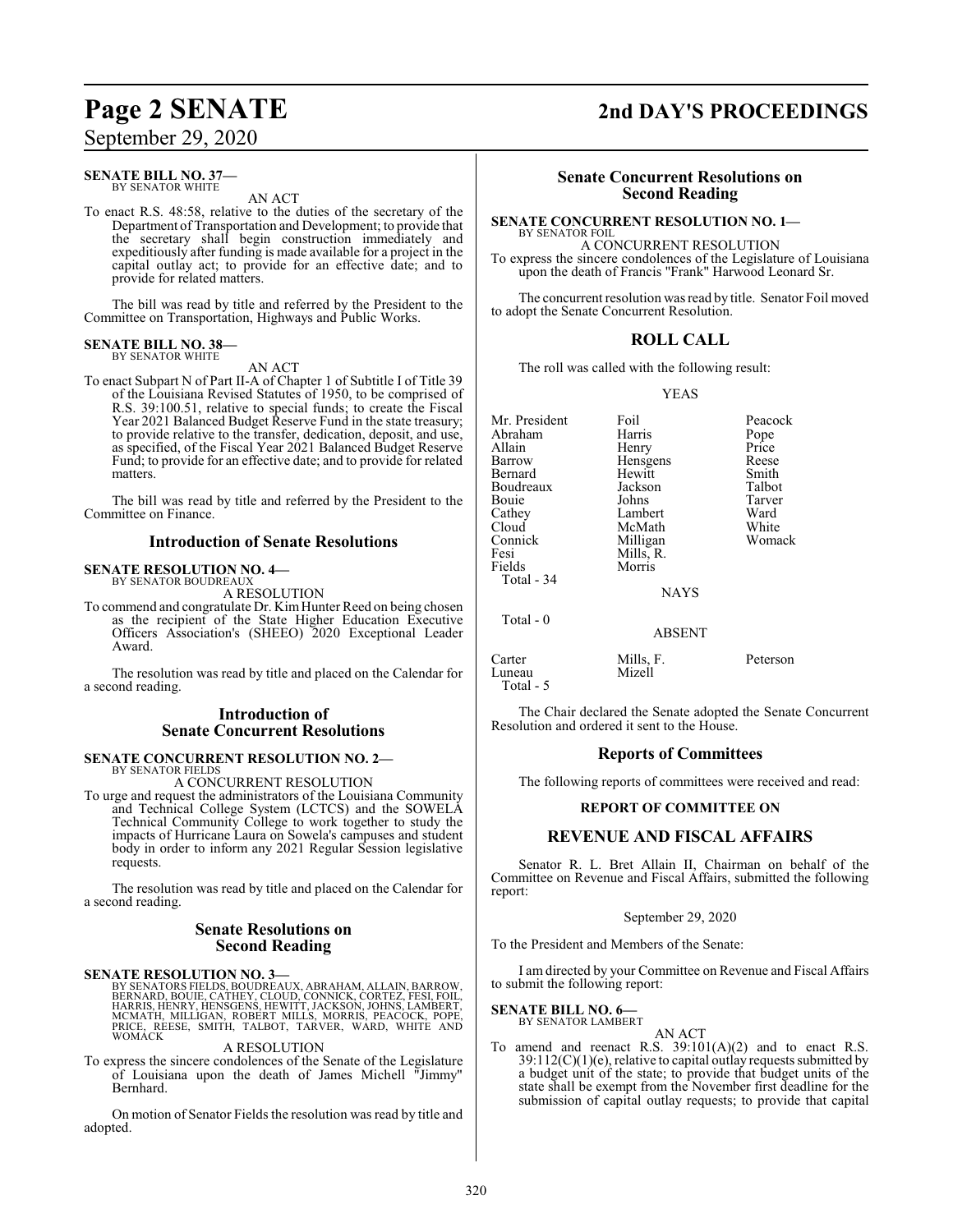## **2nd DAY'S PROCEEDINGS Page 3 SENATE**

outlay requests submitted by a budget unit of the state after November first shall not require late approval; to provide that capital outlay requests submitted by a budget unit of the state shall constitute the feasibility study required by the Constitution of Louisiana; to provide for an effective date; and to provide for related matters.

Reported with amendments.

#### **SENATE BILL NO. 14—** BY SENATOR JOHNS

AN ACT

To amend and reenact R.S. 47:6016.1(B)(4), (6), (7), (8), (9), (10), and  $(11)$  and to enact R.S.  $47:6016.1(B)(12)$ , relative to the Louisiana New Markets Jobs Act tax incentives; to add businesses impacted by Hurricane Laura to the eligible qualified active low-income community businesses; to provide an effective date; and to provide for related matters.

Reported favorably.

Respectfully submitted, R. L. BRET ALLAIN II Chairman

#### **REPORT OF COMMITTEE ON**

#### **JUDICIARY B**

Senator GaryL. Smith Jr., Chairman on behalf ofthe Committee on Judiciary B, submitted the following report:

#### September 29, 2020

To the President and Members of the Senate:

I am directed by your Committee on Judiciary B to submit the following report:

#### **SENATE BILL NO. 29—** BY SENATORS CORTEZ AND MCMATH

AN ACT

To amend and reenact R.S.  $29:724(B)(1)$  and  $(2)$  and  $(D)(1)$ , 766(D)(1), and 768 and to enact R.S. 29:724(I) and 768(C), relative to emergencies and disasters in the state of Louisiana; to provide for duties and powers of the governor and of the legislature; to create the Legislative Emergency Declaration Review Committee; to provide relative to renewals of certain gubernatorial emergency or disaster declarations or of suspensions related thereto; to provide for an effective date; and to provide for related matters.

Reported favorably.

Respectfully submitted, GARY L. SMITH JR. Chairman

#### **Senate Bills and Joint Resolutions on Second Reading Just Reported by Committees**

Senator Allain asked for and obtained a suspension of the rules to take up Senate Bills and Joint Resolutions just reported by Committees.

#### **SENATE BILL NO. 6—** BY SENATOR LAMBERT

#### AN ACT

To amend and reenact R.S.  $39:101(A)(2)$  and to enact R.S. 39:112(C)(1)(e), relative to capital outlay requests submitted by a budget unit of the state; to provide that budget units of the state shall be exempt from the November first deadline for the submission of capital outlay requests; to provide that capital

# September 29, 2020

outlay requests submitted by a budget unit of the state after November first shall not require late approval; to provide that capital outlay requests submitted by a budget unit of the state shall constitute the feasibility study required by the Constitution of Louisiana; to provide for an effective date; and to provide for related matters.

Reported with amendments by the Committee on Revenue and Fiscal Affairs.

#### **SENATE COMMITTEE AMENDMENTS**

Amendments proposed by Senate Committee on Revenue and Fiscal Affairs to Original Senate Bill No. 6 by Senator Lambert

#### AMENDMENT NO. 1

On page 1, line 2, delete "amend and reenact R.S. 39:101(A)(2) and to"

#### AMENDMENT NO. 2

On page 1, lines 3 through 5, delete: "to provide that budget units of the state shall be exempt from the November first deadline for the submission of capital outlay requests;"

#### AMENDMENT NO. 3

On page 1, line 7, after "approval" insert: "provided they are included in the capital outlay act"

#### AMENDMENT NO. 4

On page 1, lines 7 through 8, delete: "to provide that capital outlay requests submitted by a budget unit of the state shall constitute the feasibility study required by the Constitution of Louisiana;"

#### AMENDMENT NO. 5

On page 1, line 11, delete "R.S. 39:101(A)(2) is hereby amended and reenacted and"

#### AMENDMENT NO. 6

On page 1, delete lines 13 through 17 and on page 2, delete lines 1 through 12

#### AMENDMENT NO. 7

On page 2, line 22, after "**state**" delete the remainder of the line and insert: "**and is included in the capital outlay act. The provisions of this Subparagraph shall not apply to a political subdivision that is also a budget unit of the state.**"

On motion of Senator Allain, the committee amendment was adopted. The amended bill was read by title, ordered engrossed and passed to a third reading.

**SENATE BILL NO. 14—** BY SENATORS JOHNS, MCMATH, REESE, SMITH AND WARD AN ACT

To amend and reenact R.S. 47:6016.1(B)(4), (6), (7), (8), (9), (10), and  $(11)$  and to enact R.S. 47:6016.1(B) $(12)$ , relative to the Louisiana New Markets Jobs Act tax incentives; to add businesses impacted byHurricane Laura to the eligible qualified active low-income community businesses; to provide an effective date; and to provide for related matters.

Reported favorably by the Committee on Revenue and Fiscal Affairs. The bill was read by title, ordered engrossed and passed to a third reading.

#### **SENATE BILL NO. 29—**

## BY SENATORS CORTEZ AND MCMATH

AN ACT To amend and reenact R.S.  $29:724(B)(1)$  and  $(2)$  and  $(D)(1)$ , 766(D)(1), and 768 and to enact R.S. 29:724(I) and 768(C), relative to emergencies and disasters in the state of Louisiana; to provide for duties and powers of the governor and of the legislature; to create the Legislative Emergency Declaration Review Committee; to provide relative to renewals of certain gubernatorial emergency or disaster declarations or of